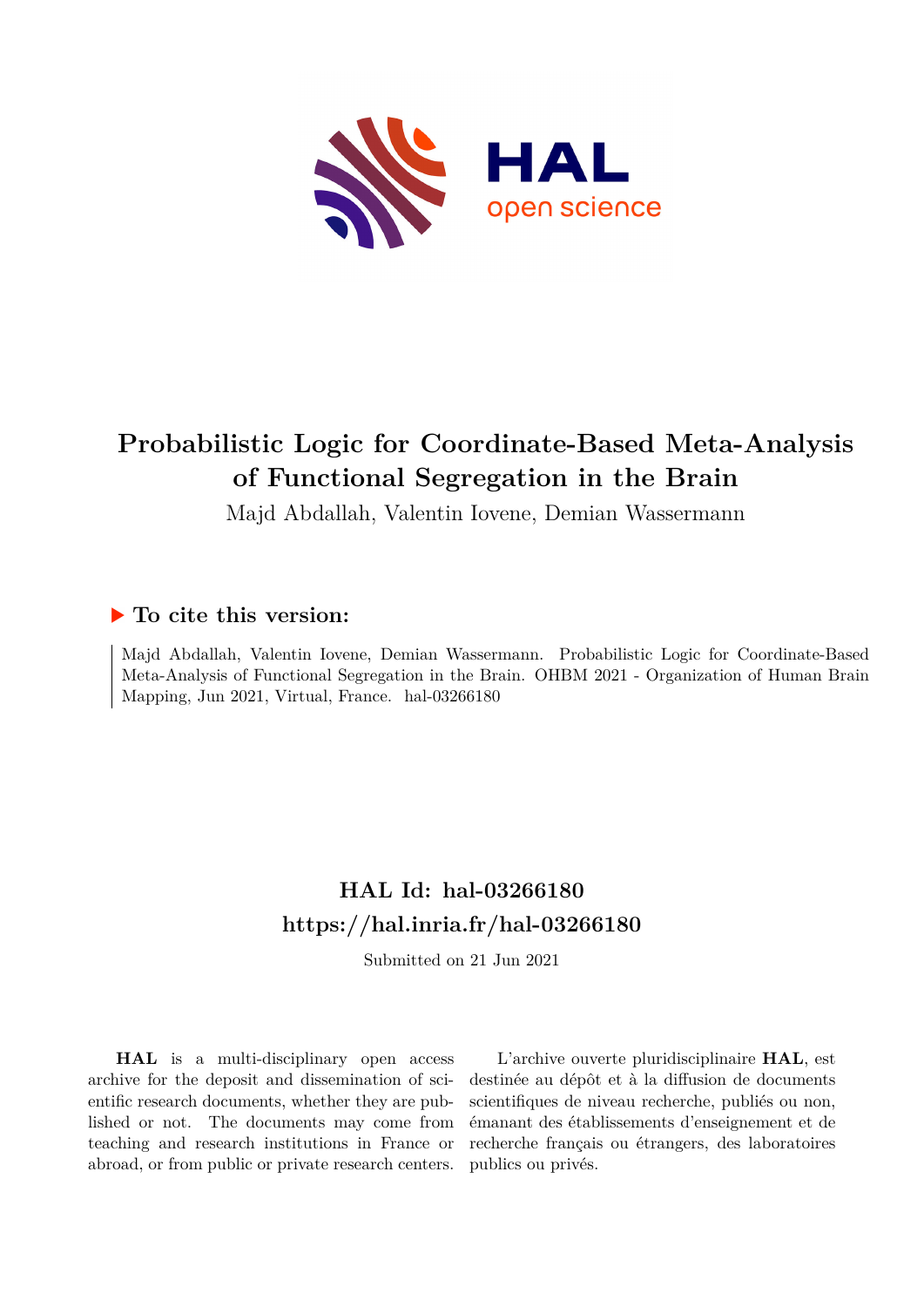# Probabilistic Logic for Coordinate-Based Meta-Analysis of Functional Segregation in the Brain

Poster No:

2529

Submission Type:

Abstract Submission

Authors:

Majd Abdallah<sup>1</sup>, Valentin Iovene<sup>2</sup>, Demian Wassermann<sup>2</sup>

Institutions:

<sup>1</sup>INRIA, Palaiseau, France, <sup>2</sup>INRIA, Palaiseau, Ile-de-France

First Author:

*Majd Abdallah* INRIA Palaiseau, France

Co-Author(s):

*Valentin Iovene* INRIA Palaiseau, Ile-de-France *Demian Wassermann* INRIA Palaiseau, Ile-de-France

### Introduction:

Accurately mapping cognitive processes to distinct brain regions [1-3] requires meta-analytic synthesis of neuroimaging databases [4-6], which have become crucial to human brain mapping. However, current metaanalytic query systems are limited to expressions of already known facts, which precludes the generation of new knowledge about functional segregation in the brain. A novel framework using a probabilistic logic programming tool called NeuroLang overcomes this shortcoming, enabling an expressively-rich formalism of functional segregation queries in a natural language syntax, while endowing results with probabilities of them being true.

Here, we leverage the expressive power of NeuroLang to study the functional segragation in the posterior cingulate cortex (PCC). A central node in the default mode network [8], the PCC is widely known to subserve internally-directed cognitive processes [9]. However, recent evidence suggests that this region is associated with disparate cognitive processes [5,9], with the dorsal PCC involved in cognitive control and ventral PCC supporting internally-directed cognition. The approach showcased in this study provides a tool that can validate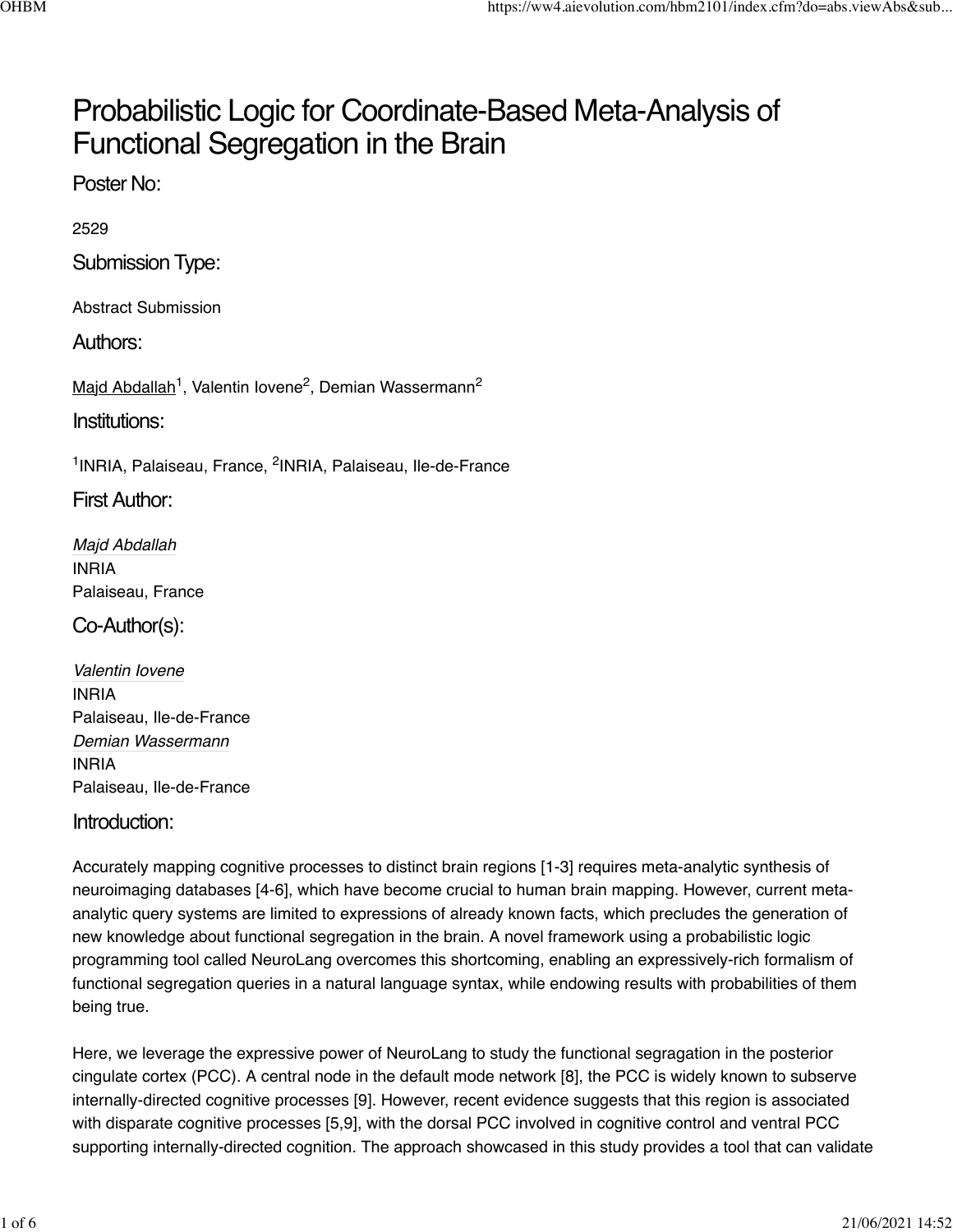findings and enable future investigations into uncharted brain regions.

# Methods:

We use NeuroLang, a domain-specific probabilistic logic programming language [7], able to express complex reverse inference queries on CBMA databases. Reverse inference asks which terms, generally associated with cognitive processes, are most probably associated with a given activation pattern. We use the DiFuMo functional parcellation [10] to define two subregions of the PCC. For the CBMA database, we use NeuroQuery [3]. NeuroQuery calculates term-to-study associations from the full text of studies and is well-suited for reverse inference.

Peak activation coordinates and term-to-study associations reported by studies in the database are encoded in NeuroLang, alongside DiFuMo regions. Predicate logic allows us to represent this knowledge, using predicates such as TermAssociation(visual, 18183754), that encodes that study 18183754 is associated with the term 'visual'. Queries on this program can be expressed and used to infer new knowledge.

Solving a reverse inference query is done by estimating conditional probabilities P[ TermAssociation(t, s) | Q ] of term t being associated with study s, given a query Q over CBMA data. To differentiate function across PCC subregions, we define Q as a segregation query that selects studies reporting activations in a PCC subregions but not in the other one (i.e. segregating the other component). More formally, this is written as P[ TermAssociation(t, s) | RegionReported(vPCC, s) ∧ ¬RegionReported(dPCC, s) ]

where '¬' is the logic negation operator. This is done for the vPCC, segregating the dPCC, and vice-versa. We run this query and analyse the resulting probabilities to identify cognitive functions most probably associated with each subregion, while performing subsampling of all NeuroQuery studies to derive empirical probability distributions(Fig. 2).

# Results:

Consistent with recent evidence [9], our results suggest differential involvements of d-/v PCC in cognition(Fig. 2) Particularly, terms generally associated with "Cognitive Control" are more likely to appear in studies that report only dPCC and not vPCC activations. In contrast, terms associated with internally-directed cognitive processes, such as "Self Reference", are more likely to appear in studies reporting only vPCC and not dPCC activations. A code to replicate the findings can be found in [11].

# Conclusions:

In this study, we used probabilistic first-order logic to assess the functional segregation in the PCC, with findings supporting recent evidence of differential roles for d-/v PCC. Through this methodological approach, we hope to empower the cognitive neuroscience community with an expressive and powerful language that can aid in exploring and developing new hypotheses of brain-behavior relationships.

# Modeling and Analysis Methods:

Methods Development<sup>1</sup>

Neuroanatomy, Physiology, Metabolism and Neurotransmission:

Anatomy and Functional Systems Cortical Anatomy and Brain Mapping<sup>2</sup>

Neuroinformatics and Data Sharing:

Databasing and Data Sharing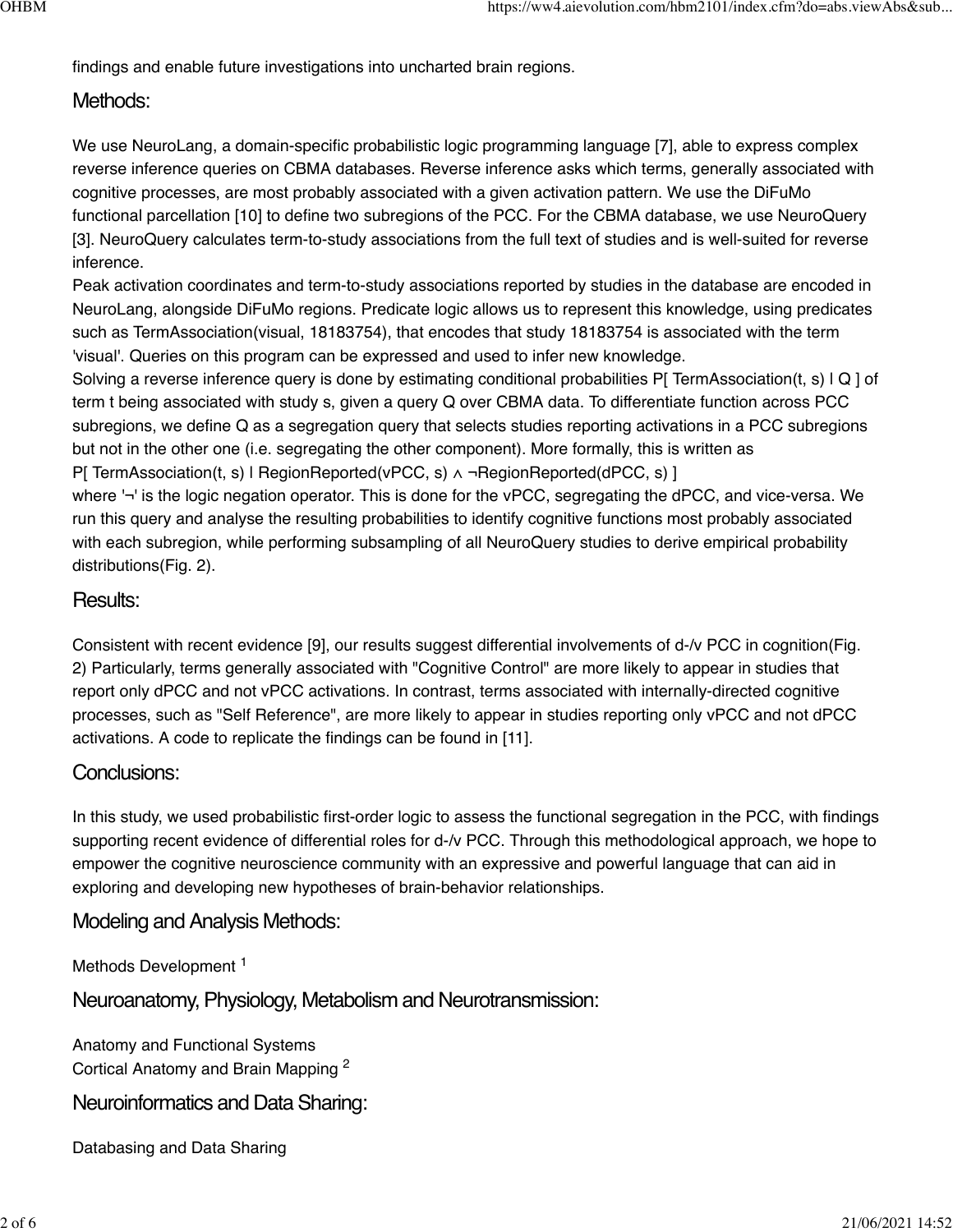**DiFuMo functional parcellation** 

Dictionary-learned functional modes

Defining the vPCC and dPCC

from DiFuMo components

#### **Workflows**

### Keywords:

FUNCTIONAL MRI **Informatics** Meta- Analysis Open-Source Code Open-Source Software **Workflows** Other - Coordinate-based meta-analysis

<sup>1|2</sup>Indicates the priority used for review

**Graphical Abstract: Application Example** Using **NeuroLang** to differientiate functions of the vPCC and dPCC through meta-analytical reverse inference

# **Segregation reverse inference** querying in NeuroLang

Segregation query: what is the probability of study association with a given cognitive process for studies that report activations within one subcomponent (e.g. dPCC) but not the other (e.g vPCC)?

#### Expressed with probabilistic logic programming P  $\lceil$  Function Association (Working Memory, S) Region Reported (vPCC, S)  $\land \neg$  Region Reported (dPCC, S)  $\rceil$ **Comparing resulting probabilities** cognitive control across many bootstrapped Selecting studies reporting samples of NeuroQuery Selecting studies reporting<br>activations in PCC subcomponents 0.05 0.10 0.15 0.20 0.25 0.30 Study#18) RegionReported(dPC  $$tudy #12$ TermInStudy(self reference, Study#12) Study #27 Selecting studies associated<br>with cognitive function towed with cognitive function terms<br> **ence**<br> **ence**<br> **ence Cognitive Control** inhibitory control / stroop / atten-**Self Reference** tion shift / control processes / control network / attention shifting / introspection / self knowledge contribution of account sympathy<br>control / response selection / conflict resolution / response<br>inhibition / Proactive control /<br>response conflict / goal maintenance<br>/ behavioral inhibition / decision / self evaluations / self / self referential / self evaluation / self concept presentational control / multi-<br>tasking / attentional control / multi-<br>tasking / flexibility / goal directed /<br>set shifting / task switching / stroop<br>task **Theory of Mind NeuroQuery CBMA database** tom / emotional intelligence / mentalizing / theory mind Database of peak activation coordinates and TFIDF text features extracted from studies

Terms grouped by their associated cognitive function

(https://files.aievolution.com/prd/hbm2101/abstracts/abs\_2410/2021-01-ohbm-graphical-abstract-01.png)

·A graphical abstract of the study describing its methodology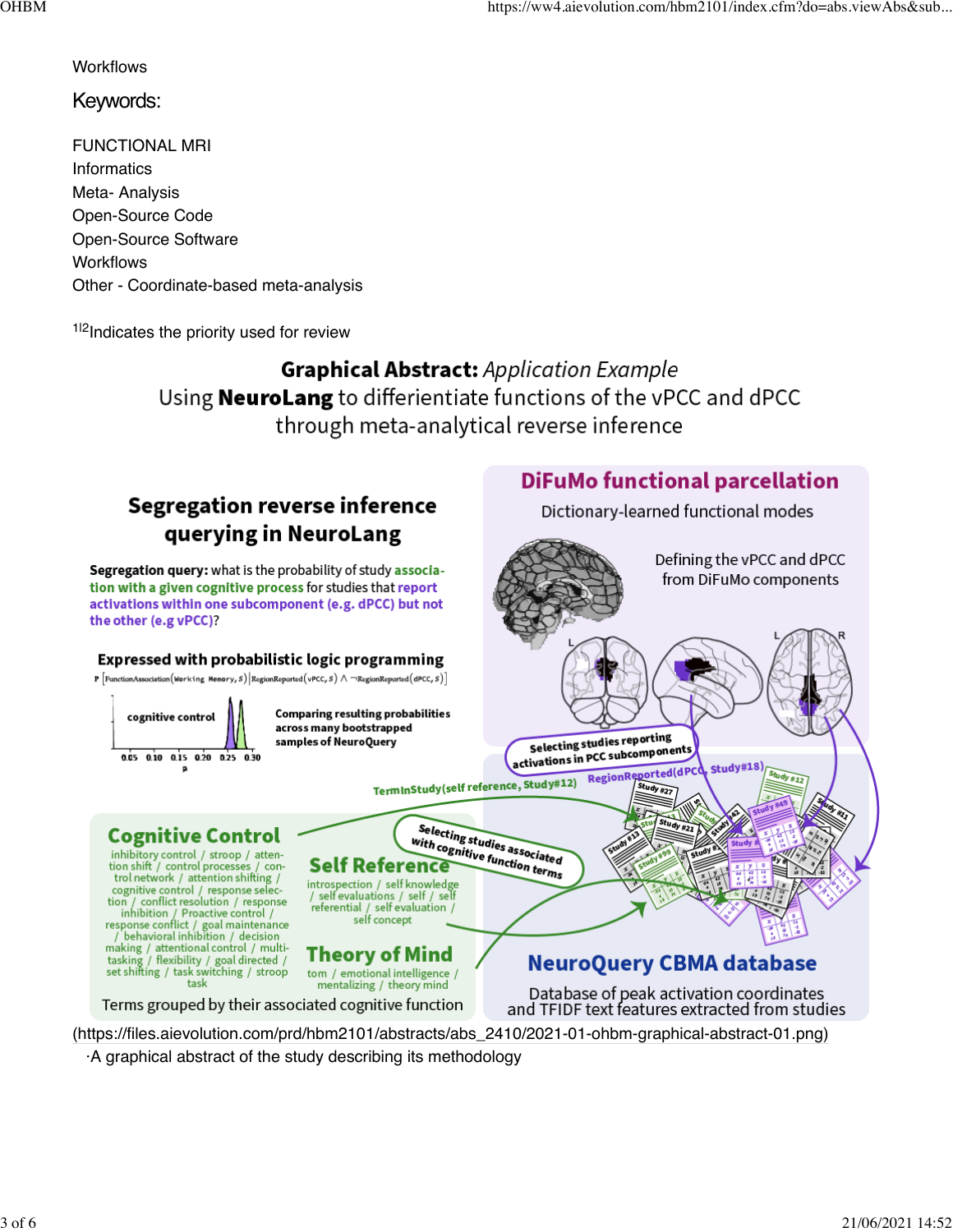Functional Segregation of dPCC and vPCC Sorted by Approximate Evidence Amount of Segregation (Histograms across 1,000 Random Splits (split size 80%) of 13,881 Articles from NeuroQuery)



(https://files.aievolution.com/prd/hbm2101/abstracts/abs\_2410/facet\_plot\_histograms.png)

 ·Results of the reverse inference segregation query showing approximate evidence amount of functional segregation between dorsal and ventral PCC across disparate cognitive domains

My abstract is being submitted as a Software Demonstration.

# No

Please indicate below if your study was a "resting state" or "task-activation" study.

**Other** 

Healthy subjects only or patients (note that patient studies may also involve healthy subjects):

# Healthy subjects

Was any human subjects research approved by the relevant Institutional Review Board or ethics panel? NOTE: Any human subjects studies without IRB approval will be automatically rejected.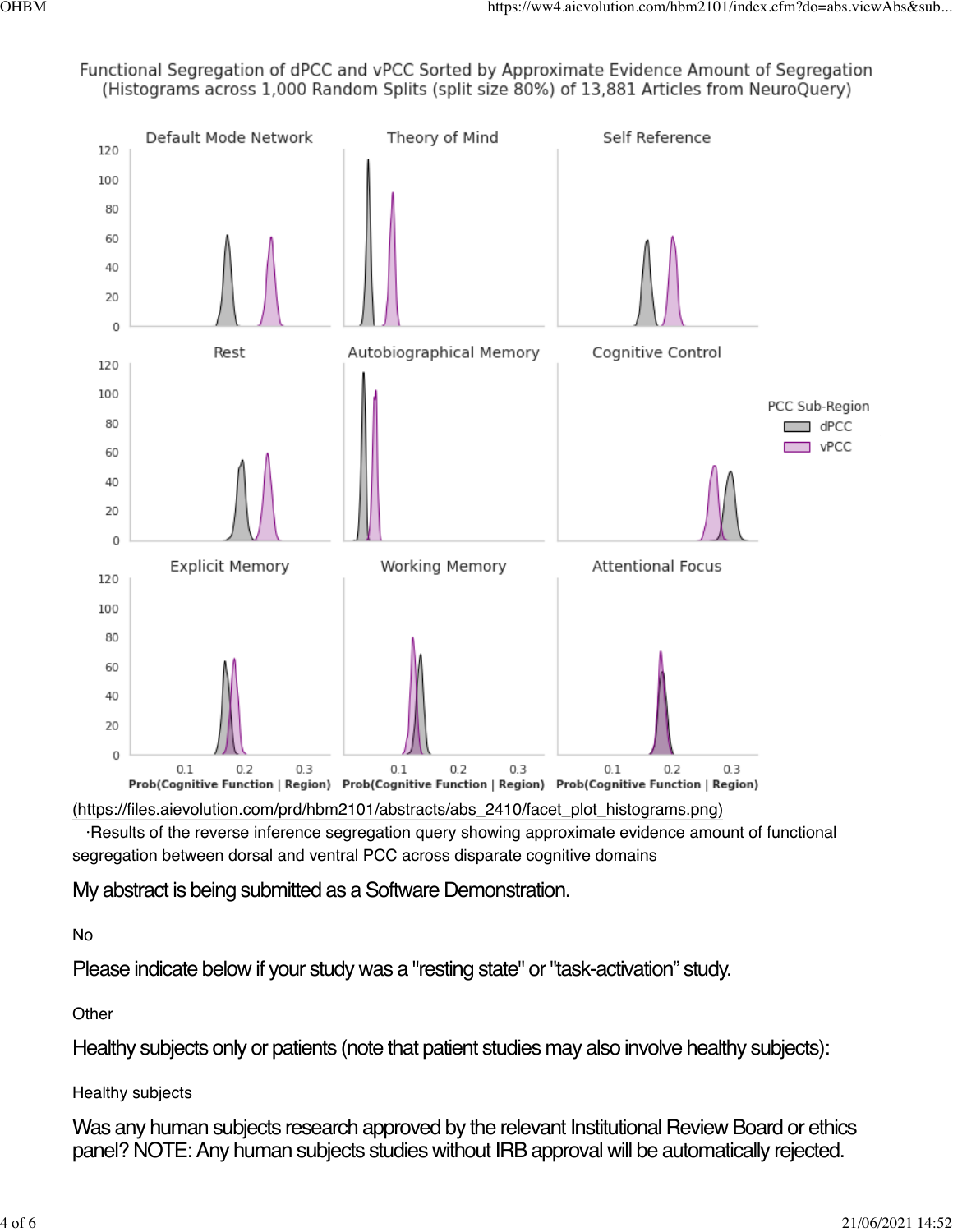### Not applicable

Was any animal research approved by the relevant IACUC or other animal research panel? NOTE: Any animal studies without IACUC approval will be automatically rejected.

Not applicable

Please indicate which methods were used in your research:

Other, Please specify - Coordinate-based meta-analysi and probabilistic first-order logic programming

For human MRI, what field strength scanner do you use?

If Other, please list - Not applicable

Which processing packages did you use for your study?

Other, Please list - Not applicable

Provide references using author date format

[1] Andrews-Hanna, Jessica R et al. "The default network and self-generated thought: component processes, dynamic control, and clinical relevance." Annals of the New York Academy of Sciences vol. 1316,1 (2014): 29-52. doi:10.1111/nyas.12360

[8] Buckner RL, Andrews-Hanna JR, Schacter DL. The brain's default network: anatomy, function, and relevance to disease. Ann N Y Acad Sci. 2008 Mar;1124:1-38. doi: 10.1196/annals.1440.011. PMID: 18400922.

[2] Bzdok, Danilo et al. "Subspecialization in the human posterior medial cortex." NeuroImage vol. 106 (2015): 55-71. doi:10.1016/j.neuroimage.2014.11.009

[10] Dadi, K. et al (2020).'Fine-Grain Atlases of Functional Modes for FMRI Analysis'. NeuroImage 221 (November): 117126. https://doi.org/10.1016/j.neuroimage.2020.117126.

[3] Dixon ML, et al. Heterogeneity within the frontoparietal control network and its relationship to the default and dorsal attention networks [published correction appears in Proc Natl Acad Sci U S A. 2018 Mar 12;:]. Proceedings of the National Academy of Science, USA 2018;115(7):E1598-E1607. doi:10.1073/pnas.1715766115

[6] Dockès, Jérôme et al. (2020). 'NeuroQuery, Comprehensive Meta-Analysis of Human Brain Mapping'. ELife 9 (March): e53385. https://doi.org/10.7554/eLife.53385.

[7] Iovene, V et al. (2021). 'Complex Coordinate-Based Meta-Analysis with Probabilistic Programming'. Association for the Advancement on Artificial Intelligence 2021, in press https://hal.inria.fr/hal-03036125.

[5] Laird AR et al. BrainMap: the social evolution of a human brain mapping database. Neuroinformatics. 2005;3(1):65-78. doi: 10.1385/ni:3:1:065. PMID: 15897617.

[9] Leech, R. "The role of the posterior cingulate cortex in cognition and disease." Brain : A Journal of Neurology vol. 137,Pt 1 (2014): 12-32. doi:10.1093/brain/awt162